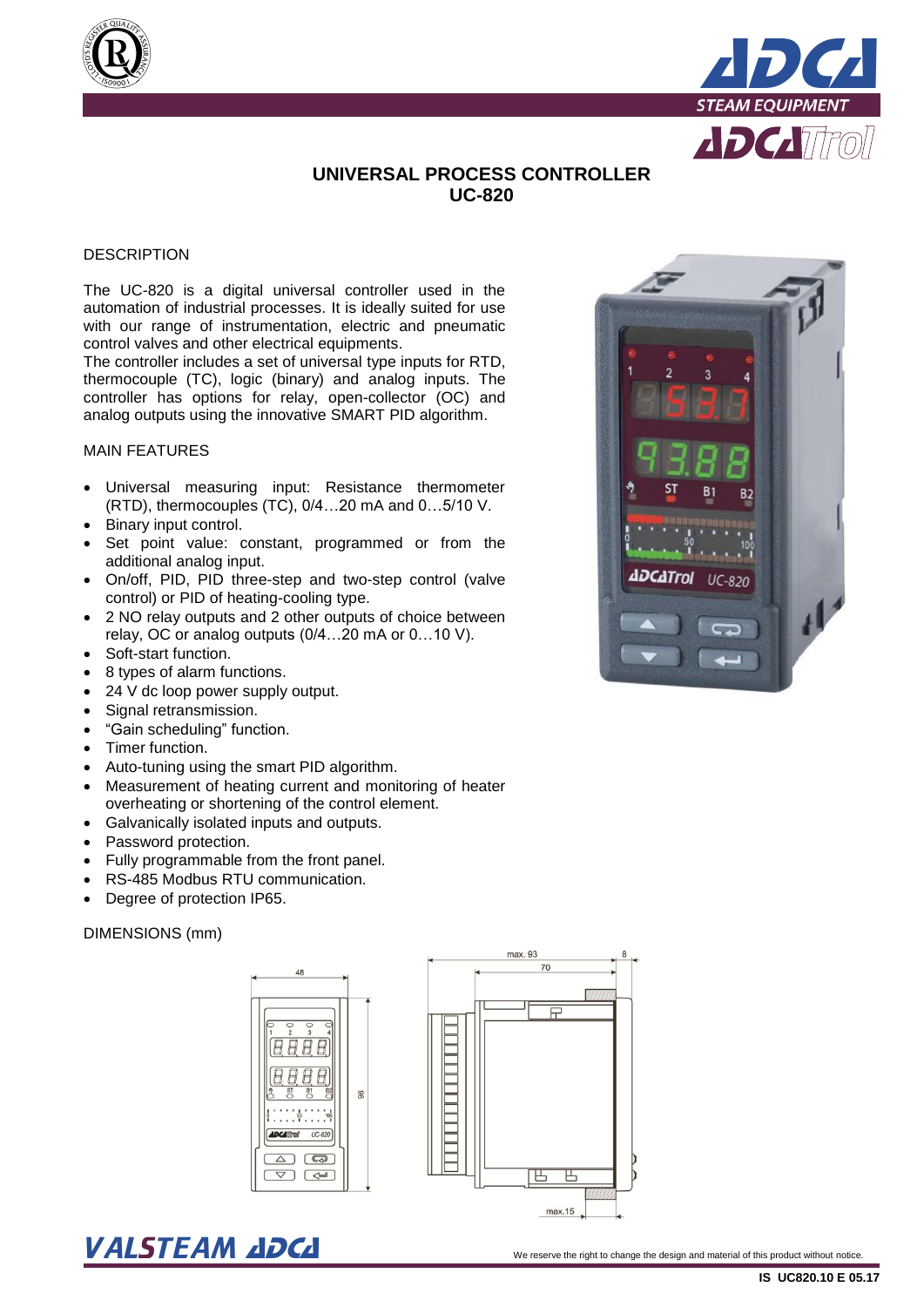



| <b>TECHNICAL DATA</b>                    |                                                                        |                          |  |  |  |  |
|------------------------------------------|------------------------------------------------------------------------|--------------------------|--|--|--|--|
| <b>RATED OPERATING CONDITIONS</b>        |                                                                        |                          |  |  |  |  |
| <b>Supply Voltage</b>                    | 85253 V ac/dc or 2040 V ac/dc                                          |                          |  |  |  |  |
| Temperature                              | Ambient: 02350 °C; Storage: -2070°C                                    |                          |  |  |  |  |
| Humidity                                 | < 85% without condensation                                             |                          |  |  |  |  |
| <b>Operating Position</b>                | Any                                                                    |                          |  |  |  |  |
|                                          | <b>SAFETY AND COMPATIBILITY REQUIREMENTS</b>                           |                          |  |  |  |  |
|                                          | Noise immunity acc. to EN 61000-6-2                                    |                          |  |  |  |  |
| <b>Electromagnetic Compatibility</b>     | Noise emissions acc. to EN 61000-6-4                                   |                          |  |  |  |  |
| Pollution level                          | Level 2 acc. to EN 61010-1                                             |                          |  |  |  |  |
| Installation category                    | Cat. III acc. to EN 61010-1                                            |                          |  |  |  |  |
| Maximal phase-to-earth operating voltage | Supply/Output circuits: 300 V; Input circuits: 50 V acc. to EN 61010-1 |                          |  |  |  |  |
| <b>INPUT</b>                             |                                                                        |                          |  |  |  |  |
| <b>Type</b>                              | Range                                                                  | <b>Error</b>             |  |  |  |  |
| PT100                                    | $-200850$ °C                                                           | 0.2%                     |  |  |  |  |
| PT1000                                   | -200850 °C                                                             | 0.2%                     |  |  |  |  |
| Fe-CuNi(J)                               | -1001200 °C                                                            | 0.3%                     |  |  |  |  |
| Cu-CuNi(T)                               | $-100400 °C$                                                           | 0.3%                     |  |  |  |  |
| NiCr-NiAl (K)                            | $-1001372$ °C                                                          | 0.3%                     |  |  |  |  |
| PtRh10-Pt (S)                            | $01767$ °C                                                             | 0.5%                     |  |  |  |  |
| PtRh13-Pt (R)                            | $01767$ °C                                                             | 0.5%                     |  |  |  |  |
| PtRh30-PtRh6 (B)                         | 2001767 °C                                                             | 0.5%                     |  |  |  |  |
| NiCr-CuNi (E)                            | $-1001000$ °C                                                          | 0.3%                     |  |  |  |  |
| NiCrSi-NiSi (N)                          | -1001300 °C                                                            | 0.3%                     |  |  |  |  |
| Chromel-kopel (L)                        | $-100800$ °C                                                           | 0.3%                     |  |  |  |  |
| Current channels (I)                     | $0/420$ mA                                                             | $0.2\% +/-1$ digit       |  |  |  |  |
| Voltage channels (U)                     | 05/10V                                                                 | $0.2\% +/-1$ digit       |  |  |  |  |
| <b>Binary</b>                            | Voltageless                                                            |                          |  |  |  |  |
| <b>OUTPUT</b>                            |                                                                        |                          |  |  |  |  |
| <b>Type</b>                              | <b>Properties</b>                                                      | <b>Load Capacity</b>     |  |  |  |  |
| Relay (voltageless)                      | NO contacts                                                            | 2 A/ 230 V ac            |  |  |  |  |
| OC open-collector                        | $0/5$ V                                                                | Max. 40 mA               |  |  |  |  |
| Continuous voltage                       | 010V                                                                   | $R_{load} \geq 1k\Omega$ |  |  |  |  |
| Continuous current                       | $0/420$ mA                                                             | $R_{load} \le 500\Omega$ |  |  |  |  |
| Transducer supply output                 | 24 V dc                                                                | Max. 30 mA               |  |  |  |  |
| <b>DIGITAL INTERFACE</b>                 |                                                                        |                          |  |  |  |  |
| Interface type                           | <b>RS-485</b>                                                          |                          |  |  |  |  |
| Protocol                                 | Modbus RTU 8N2, 8E1, 8O1, 8N1                                          |                          |  |  |  |  |
| <b>Baud rate</b>                         | 4.8, 9.6, 19.2, 38.4, 57.6 kbit/s                                      |                          |  |  |  |  |
| <b>EXTERNAL FEATURES</b>                 |                                                                        |                          |  |  |  |  |
| Readout field                            | 2 x 4 digits; Digit height: 10 mm; Colors: red and green               |                          |  |  |  |  |
| <b>Overall dimensions</b>                | 48 x 96 x 93 mm                                                        |                          |  |  |  |  |
| Weight                                   | $< 0.2$ kg                                                             |                          |  |  |  |  |
| Protection grade                         | From frontal side: IP65; From rear side: IP20                          |                          |  |  |  |  |
| Bargraph                                 | 2 x 21 points; Colors: red and green                                   |                          |  |  |  |  |

# VALSTEAM ADCA We reserve the right to change the design and material of this product without notice.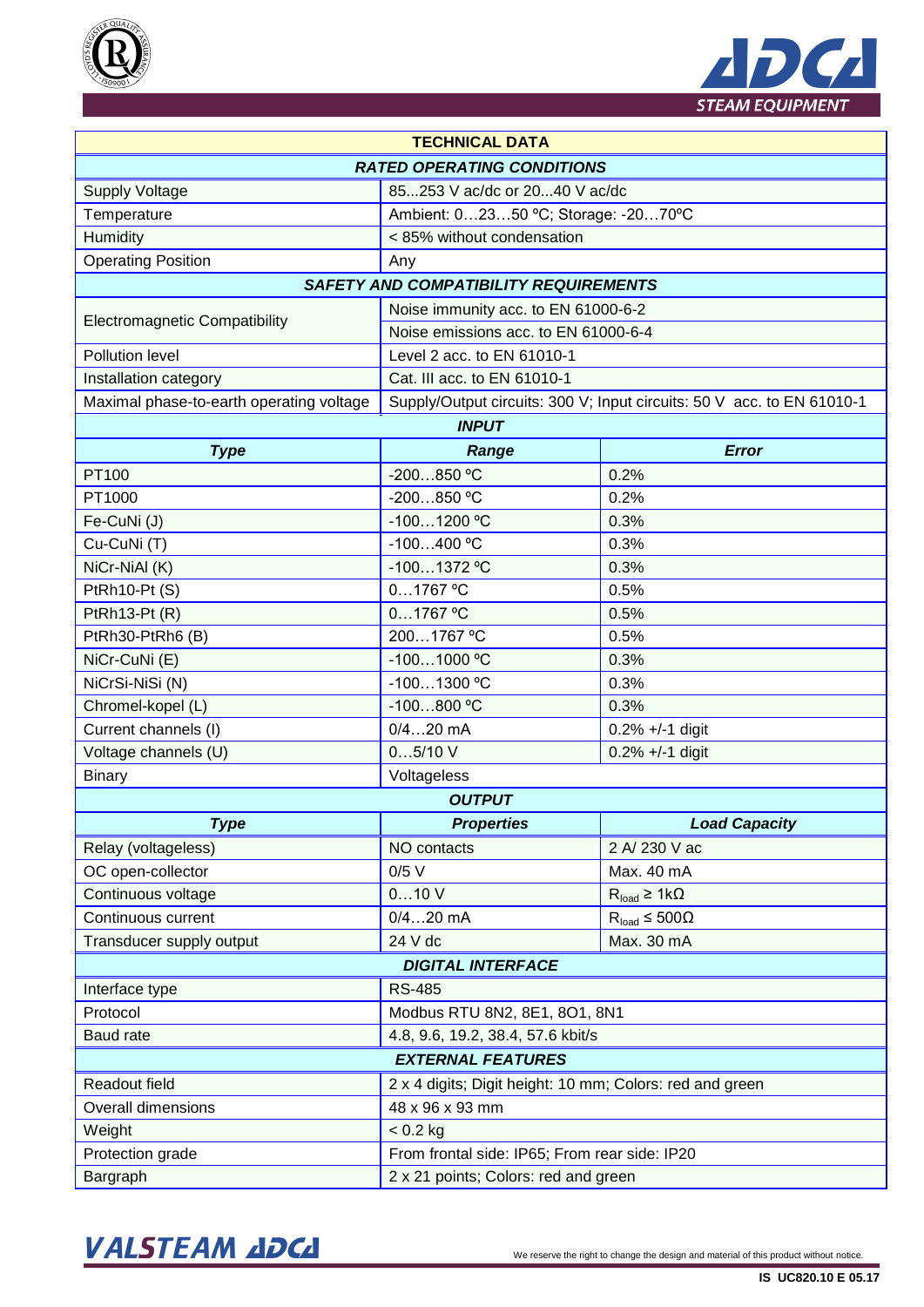









VALSTEAM ADCA We reserve the right to change the design and material of this product without notice.